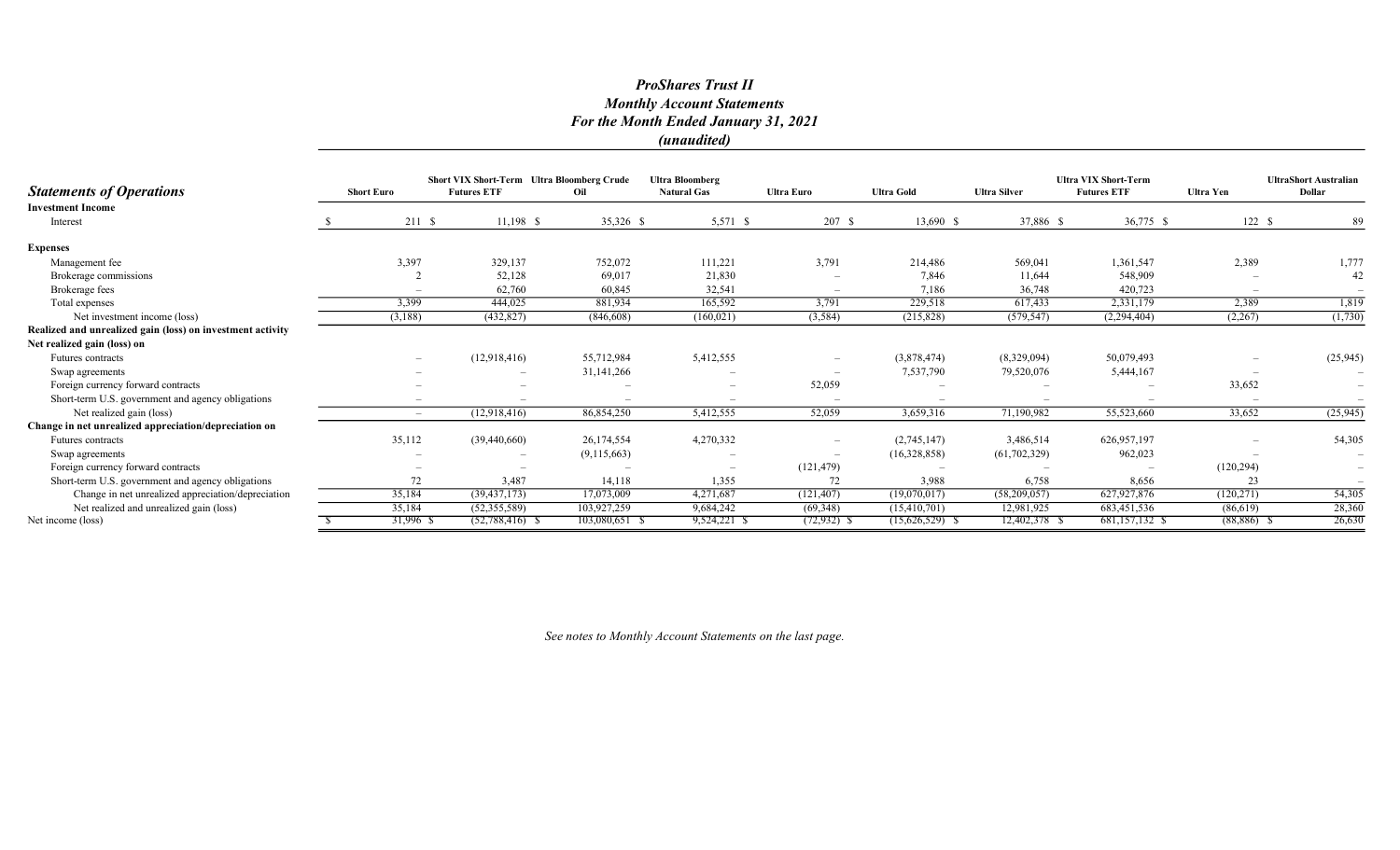| <b>Statements of Operations</b>                            | <b>UltraShort Bloomberg</b><br><b>Crude Oil</b> | <b>UltraShort Bloomberg</b><br><b>Natural Gas</b> | <b>UltraShort Euro</b> | <b>UltraShort Gold</b> | <b>UltraShort Silver</b> | <b>UltraShort Yen</b> | <b>VIX Mid-Term Futures</b><br><b>ETF</b> | <b>VIX Short-Term</b><br><b>Futures ETF</b> |
|------------------------------------------------------------|-------------------------------------------------|---------------------------------------------------|------------------------|------------------------|--------------------------|-----------------------|-------------------------------------------|---------------------------------------------|
| <b>Investment Income</b><br>Interest                       | $3,738$ \$                                      | $1,742$ \$                                        | $2,505$ \$             | 814 \$                 | 805 \$                   | $1,067$ \$            | $3,630$ \$                                | 12,334                                      |
| <b>Expenses</b>                                            |                                                 |                                                   |                        |                        |                          |                       |                                           |                                             |
| Management fee                                             | 79,716                                          | 32,372                                            | 40,628                 | 16,444                 | 22,796                   | 19,277                | 56,679                                    | 263,630                                     |
| Brokerage commissions                                      | 13,259                                          | 15,905                                            |                        | 978                    | 1,064                    |                       | 4,822                                     | 75,257                                      |
| Brokerage fees                                             | 7,801                                           | 4,801                                             |                        | 1,024                  | 1,430                    |                       | 6,211                                     | 61,553                                      |
| Total expenses                                             | 100,776                                         | 53,078                                            | 40,628                 | 18,446                 | 25,290                   | 19,277                | 67,712                                    | 400,440                                     |
| Net investment income (loss)                               | (97,038)                                        | (51, 336)                                         | (38, 123)              | (17,632)               | (24, 485)                | (18,210)              | (64,082)                                  | (388, 106)                                  |
| Realized and unrealized gain (loss) on investment activity |                                                 |                                                   |                        |                        |                          |                       |                                           |                                             |
| Net realized gain (loss) on                                |                                                 |                                                   |                        |                        |                          |                       |                                           |                                             |
| <b>Futures</b> contracts                                   | (12,862,528)                                    | (1,105,531)                                       |                        | 149,265                | (239, 528)               |                       | 15,149                                    | 17,149,041                                  |
| Swap agreements                                            |                                                 |                                                   |                        | (392, 833)             | (4,356,337)              |                       |                                           |                                             |
| Foreign currency forward contracts                         |                                                 |                                                   | (791, 539)             |                        |                          | (312,598)             |                                           |                                             |
| Short-term U.S. government and agency obligations          |                                                 | $\overline{\phantom{0}}$                          |                        |                        |                          |                       |                                           |                                             |
| Net realized gain (loss)                                   | (12,862,528)                                    | (1, 105, 531)                                     | (791, 539)             | (243, 568)             | (4,595,865)              | (312, 598)            | 15,149                                    | 17,149,041                                  |
| Change in net unrealized appreciation/depreciation on      |                                                 |                                                   |                        |                        |                          |                       |                                           |                                             |
| Futures contracts                                          | 461,066                                         | 1,500,652                                         |                        | 237,606                | (499, 551)               |                       | 12,606,768                                | 90,362,577                                  |
| Swap agreements                                            |                                                 |                                                   |                        | 836,366                | 3,390,427                |                       |                                           |                                             |
| Foreign currency forward contracts                         |                                                 | $\overline{\phantom{m}}$                          | 1,452,761              |                        |                          | 997,573               |                                           |                                             |
| Short-term U.S. government and agency obligations          | 1,067                                           | 111                                               | 311                    | 270                    | 306                      | 337                   | 60                                        | 4,391                                       |
| Change in net unrealized appreciation/depreciation         | 462,133                                         | 1,500,763                                         | 1,453,072              | 1,074,242              | 2,891,182                | 997,910               | 12,606,828                                | 90,366,968                                  |
| Net realized and unrealized gain (loss)                    | (12,400,395)                                    | 395,232                                           | 661,533                | 830,674                | (1,704,683)              | 685,312               | 12,621,977                                | 107,516,009                                 |
| Net income (loss)                                          | $(12, 497, 433)$ \$                             | 343,896 \$                                        | 623,410 \$             | 813,042 S              | $(1,729,168)$ \$         | 667,102 \$            | 12,557,895 \$                             | 107,127,903                                 |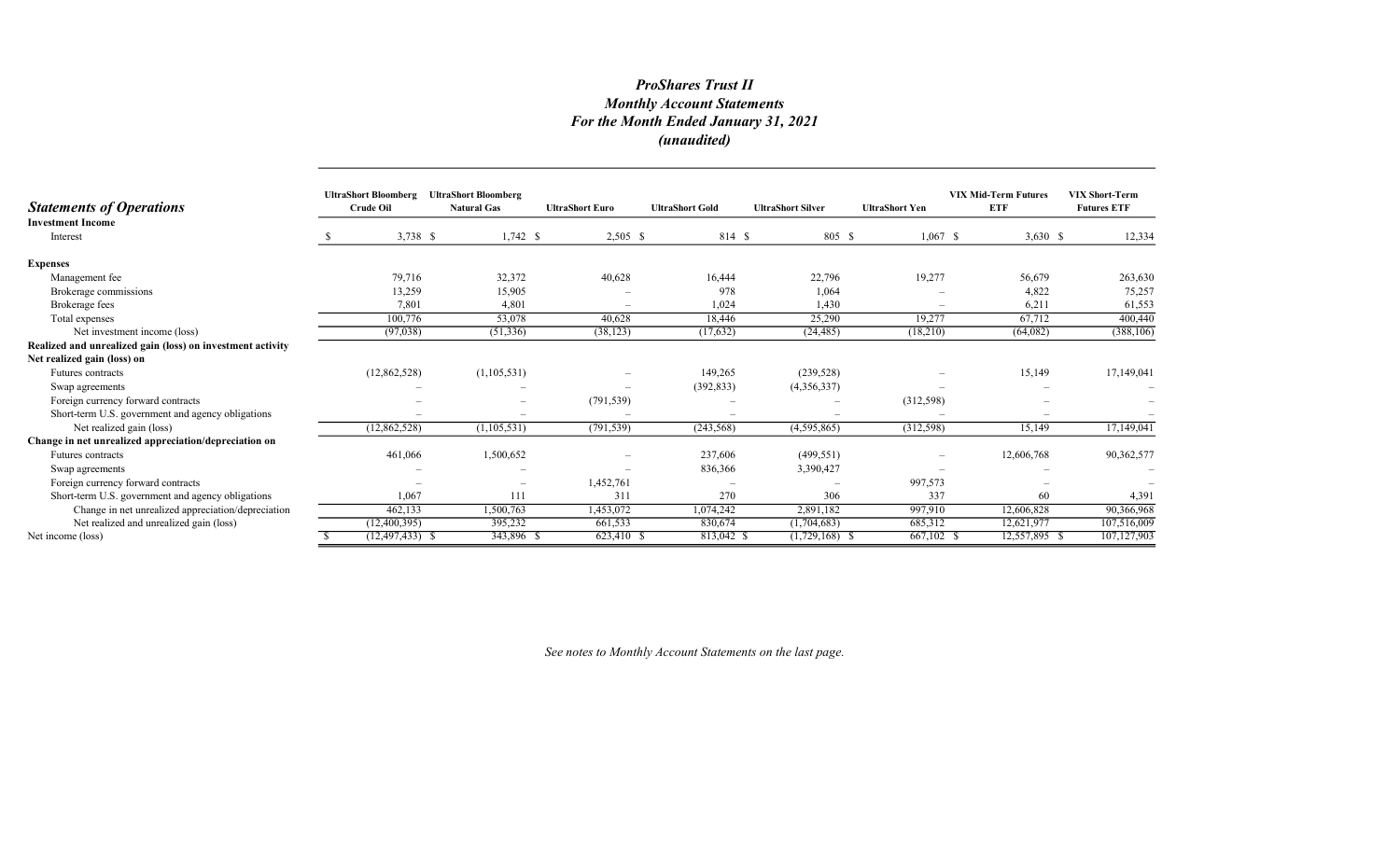| <b>Statements of Changes in Shareholders'</b>      |                          | <b>Short VIX Short-Term</b> Ultra Bloomberg Crude |                 | <b>Ultra Bloomberg</b> |                          |                   |                     | <b>Ultra VIX Short-Term</b> | <b>UltraShort Australian</b> |           |
|----------------------------------------------------|--------------------------|---------------------------------------------------|-----------------|------------------------|--------------------------|-------------------|---------------------|-----------------------------|------------------------------|-----------|
| <b>Equity</b>                                      | <b>Short Euro</b>        | <b>Futures ETF</b>                                | Oil             | <b>Natural Gas</b>     | Ultra Euro               | <b>Ultra Gold</b> | <b>Ultra Silver</b> | <b>Futures ETF</b>          | Ultra Yen                    | Dollar    |
| Shareholders' equity, at December 31, 2020         | 4,191,955 \$             | 409,371,468 \$                                    | 902,739,250 \$  | 169,800,371            | 4,737,350 \$             | 263,540,473 \$    | 745,304,028 \$      | 1,356,204,199 \$            | 2,989,499 \$                 | 2,222,639 |
| Addition of shares                                 |                          | 14,503,395                                        | 29,879,106      | 35,413,988             | $\overline{\phantom{0}}$ | 23,310,687        | 41,351,170          | 552,474,027                 |                              |           |
| Redemption of shares                               |                          | (16, 427, 867)                                    | (142, 116, 074) | (99, 984, 371)         |                          | (9,515,611)       | (63, 125, 075)      | (380, 983, 685)             |                              |           |
| Net addition (redemption) of shares                |                          | (1,924,472)                                       | (112, 236, 968) | (64, 570, 383)         |                          | 13,795,076        | (21,773,905)        | 171,490,342                 |                              |           |
| Net investment income (loss)                       | (3,188)                  | (432,827)                                         | (846, 608)      | (160, 021)             | (3,584)                  | (215,828)         | (579, 547)          | (2,294,404)                 | (2,267)                      | (1,730)   |
| Net realized gain (loss)                           |                          | (12,918,416)                                      | 86,854,250      | 5,412,555              | 52,059                   | 3,659,316         | 71,190,982          | 55,523,660                  | 33,652                       | (25, 945) |
| Change in net unrealized appreciation/depreciation | 35,184                   | (39, 437, 173)                                    | 17,073,009      | 4,271,687              | (121, 407)               | (19,070,017)      | (58,209,057)        | 627,927,876                 | (120, 271)                   | 54,305    |
| Net income (loss)                                  | 31,996                   | (52,788,416)                                      | 103,080,651     | 9,524,221              | (72, 932)                | (15,626,529)      | 12,402,378          | 681,157,132                 | (88, 886)                    | 26,630    |
| Shareholders' equity, at January 31, 2021          | 4,223,951 \$             | 354,658,580 \$                                    | 893,582,933 \$  | 114,754,209 \$         | 4,664,418 \$             | 261,709,020 \$    | 735,932,501 \$      | 2,208,851,673 \$            | 2,900,613 \$                 | 2,249,269 |
| Net asset value per share *                        | $42.24$ \$               | 36.06 $\sqrt{5}$                                  | 40.60 S         | 21.30 S                | 15.55 \$                 | 63.83 \$          | 51.66 \$            | 14.55 S                     | 58.05 \$                     | 44.97     |
| <b>Share transaction</b>                           |                          |                                                   |                 |                        |                          |                   |                     |                             |                              |           |
| Shares added                                       |                          | 350,000                                           | 750,000         | 1,700,000              | $\overline{\phantom{0}}$ | 350,000           | 900,000             | 53,100,000                  |                              |           |
| Shares redeemed                                    | $\overline{\phantom{a}}$ | (400,000)                                         | (3,550,000)     | (4,400,000)            |                          | (150,000)         | (1,350,000)         | (28, 450, 000)              |                              |           |
| Net shares added (redeemed)                        |                          | (50,000)                                          | (2,800,000)     | (2,700,000)            |                          | 200,000           | (450,000)           | 24,650,000                  |                              |           |

\* Represents value of total shareholders' equity divided by total shares outstanding at the month end.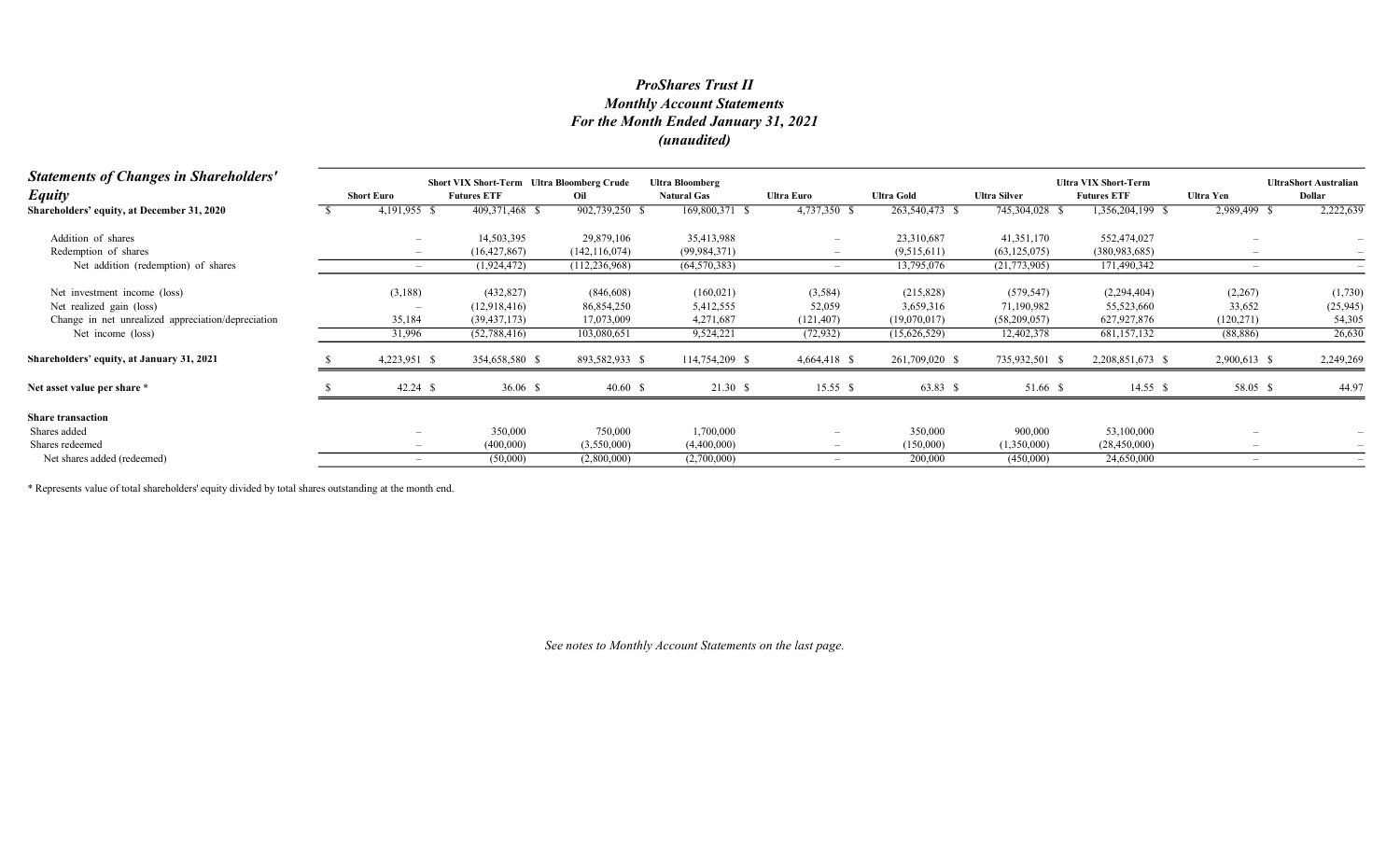| <b>Statements of Changes in Shareholders'</b><br><b>Equity</b> | <b>UltraShort Bloomberg</b><br><b>Crude Oil</b> | <b>UltraShort Bloomberg</b><br><b>Natural Gas</b> | <b>UltraShort Euro</b> | <b>UltraShort Gold</b> | <b>UltraShort Silver</b> | <b>UltraShort Yen</b>           | <b>VIX Mid-Term Futures</b><br><b>ETF</b> | <b>VIX Short-Term</b><br><b>Futures ETF</b> |
|----------------------------------------------------------------|-------------------------------------------------|---------------------------------------------------|------------------------|------------------------|--------------------------|---------------------------------|-------------------------------------------|---------------------------------------------|
| Shareholders' equity, at December 31, 2020                     | 96,839,233 \$                                   | 24,977,745 \$                                     | 52,953,339 \$          | 20,337,376 \$          | 28,885,775 \$            | 23,691,070 \$                   | 72,075,095 \$                             | 293,390,549                                 |
| Addition of shares                                             | 19,193,263                                      | 39,949,092                                        |                        |                        | 8,568,898                |                                 | 9,669,968                                 | 143,717,000                                 |
| Redemption of shares                                           | (5,450,988)                                     | (24,380,486)                                      | (3,363,455)            | (1,604,729)            | (5,397,830)              | $\overline{\phantom{a}}$        | (2,058,578)                               | (89,200,431)                                |
| Net addition (redemption) of shares                            | 13,742,275                                      | 15,568,606                                        | (3,363,455)            | (1,604,729)            | 3,171,068                | $\hspace{0.1mm}-\hspace{0.1mm}$ | 7,611,390                                 | 54,516,569                                  |
| Net investment income (loss)                                   | (97,038)                                        | (51, 336)                                         | (38, 123)              | (17,632)               | (24, 485)                | (18,210)                        | (64,082)                                  | (388, 106)                                  |
| Net realized gain (loss)                                       | (12,862,528)                                    | (1,105,531)                                       | (791, 539)             | (243, 568)             | (4,595,865)              | (312, 598)                      | 15,149                                    | 17,149,041                                  |
| Change in net unrealized appreciation/depreciation             | 462,133                                         | 1,500,763                                         | 1,453,072              | 1,074,242              | 2,891,182                | 997,910                         | 12,606,828                                | 90,366,968                                  |
| Net income (loss)                                              | (12, 497, 433)                                  | 343,896                                           | 623,410                | 813,042                | (1,729,168)              | 667,102                         | 12,557,895                                | 107,127,903                                 |
| Shareholders' equity, at January 31, 2021                      | 98,084,075 \$                                   | 40,890,247 \$                                     | 50,213,294 \$          | 19,545,689 \$          | 30,327,675 \$            | 24,358,172 \$                   | 92,244,380 \$                             | 455,035,021                                 |
| Net asset value per share *                                    | $10.23$ \$                                      | 44.21 S                                           | $22.82$ \$             | $32.74$ \$             | 6.36 \$                  | 69.74 \$                        | $42.66$ \$                                | 17.17                                       |
| <b>Share transaction</b>                                       |                                                 |                                                   |                        |                        |                          |                                 |                                           |                                             |
| Shares added                                                   | 1,800,000                                       | 950,000                                           |                        |                        | 1,300,000                | -                               | 250,000                                   | 10,550,000                                  |
| Shares redeemed                                                | (550,000)                                       | (550,000)                                         | (150,000)              | (50,000)               | (700,000)                | $\hspace{0.1mm}-\hspace{0.1mm}$ | (50,000)                                  | (5,375,000)                                 |
| Net shares added (redeemed)                                    | 1,250,000                                       | 400,000                                           | (150,000)              | (50,000)               | 600,000                  | $\overline{\phantom{a}}$        | 200,000                                   | 5,175,000                                   |

\* Represents value of total shareholders' equity divided by total shares outstanding at the month end.